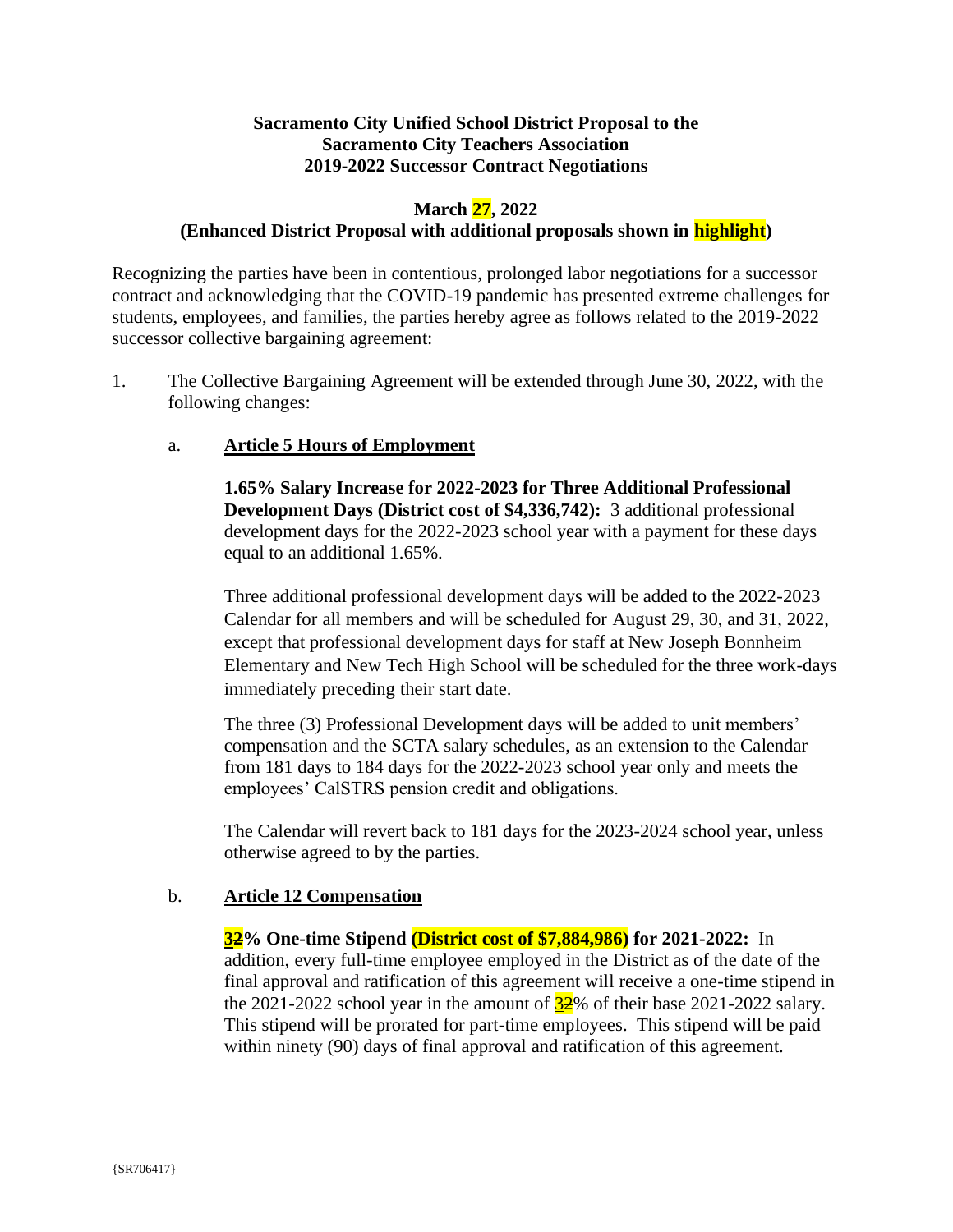**1% One-time Stipend (District cost of \$2,440,232) for 2019-2020:** In addition, every full-time employee employed in the District as of the date of the final approval and ratification of this agreement will receive a one-time stipend in the 2021-2022 school year in the amount of 1% of their base 2019-2020 salary. This stipend will be prorated for part-time employees. This stipend will be paid within ninety (90) days of final approval and ratification of this agreement.

**1% One-time Stipend (District cost of \$2,470,694) for 2020-2021:** In addition, every full-time employee employed in the District as of the date of the final approval and ratification of this agreement will receive a one-time stipend in the 2021-2022 school year in the amount of 1% of their base 2020-2021 salary. This stipend will be prorated for part-time employees. This stipend will be paid within ninety (90) days of final approval and ratification of this agreement.

**2% Ongoing Salary Increase (District cost of \$5,256,657):** The salary schedule will be increased as follows based on health benefit savings.

19-20 See above one-time stipend 20-21 See above one-time stipend 21-22 2% ongoing across the board

**\$3,000 Signing Bonus:** Any new employee hired into a certificated position in the SCTA bargaining unit for the 2022-2023 school year and on or before September 15, 2022, will be eligible for a \$3,000 signing bonus. In order to receive the signing bonus, the employee must provide service to the District for the entire 2022-2023 school year and the stipend will be paid on or before July 30, 2023.

### c. **Article 13 Employee Benefits**

**100% Fully Paid Benefits in the Current Kaiser Plan at all levels (employee, two-party, and family):** District contribution at 100% of the Kaiser Plan rate at all levels commencing July 1, 2022.

**\$250/month Cash-in-Lieu of Health Benefits:** Cash in lieu in an amount of \$250 per month for employees who provide proof of other health benefit coverage.

**Stipend for Employees Currently Enrolled in HealthNet:** Commencing July 1, 2022 and for the 2022-2023 school year only, the District will provide a stipend to employees enrolled in the District's HealthNet benefit plan as of March 22, 2022 and who remain in the plan for the 2022-2023 school year. The stipend shall be equal to eighty percent (80%) of the employee's out of pocket cost for that plan 2022-2023.